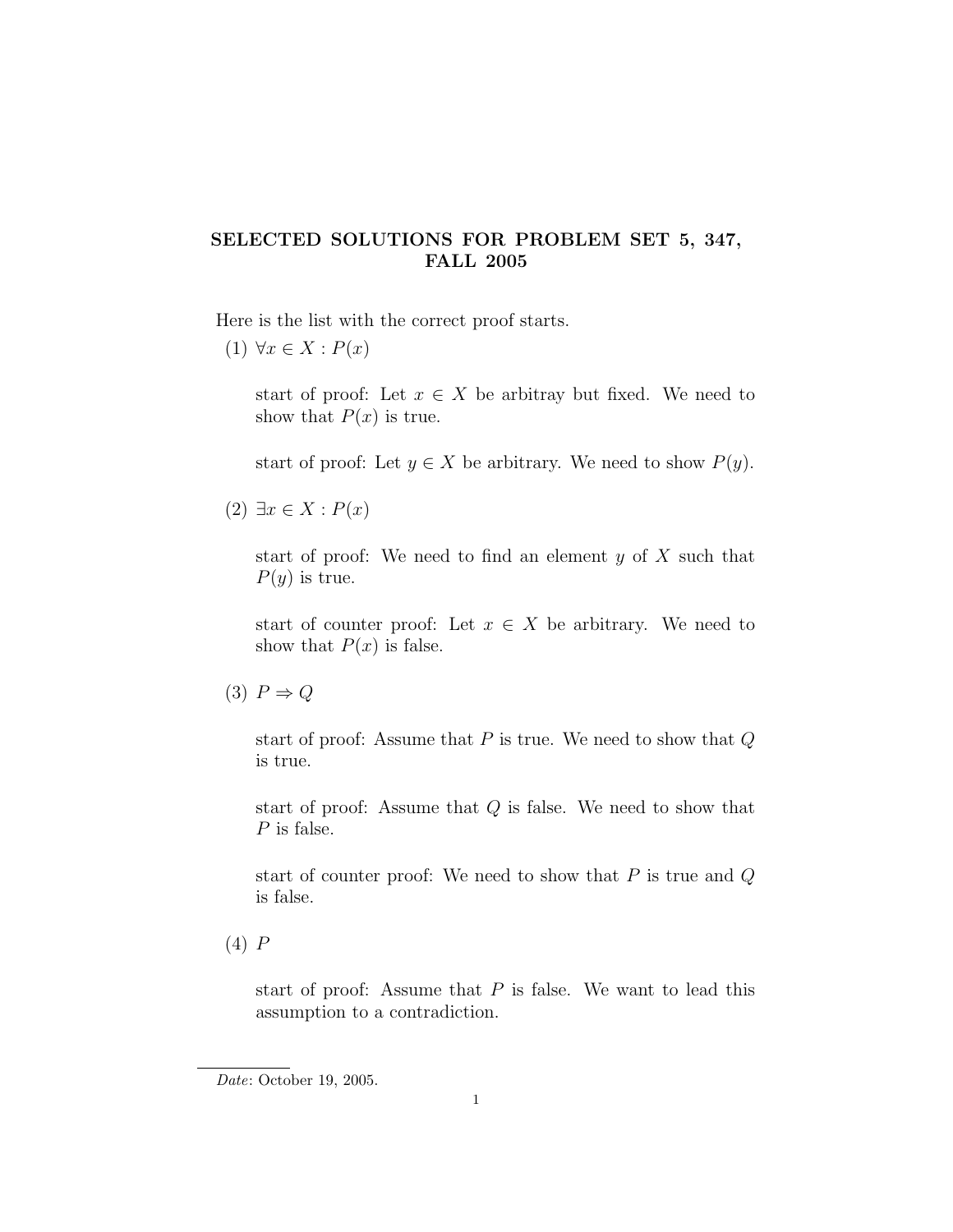$(5)$   $\forall n \in \mathbb{N} : R(n)$ 

start of proof: Let  $n_0$  be the smallest natural number such that  $R(n_0)$  is false.

start of proof: We prove this by induction. Basis step:  $R(1)$  is true: . . . (there was a typo on the problem set)

start of counter proof: We are going to show that  $R(19)$  is false.

(6)  $\forall x \in X \mid P(x): Q(x)$ 

start of proof: Fix an arbitrary element  $x \in X$ , and assume that  $P(x)$  is satisfied. We need to prove  $Q(x)$ .

```
(7) \exists n \in \mathbb{N} : R(n)
```
start of proof: Let n be equal to 7. We want to show that  $R(7)$ holds.

start of counter proof: Let  $n_0$  be the smallest natural number such that  $R(n_0)$  is true.

 $(8)$   $A \subseteq B$ 

start of proof: Let a be an arbitrary element of A. We need to show that a is an element of B.

 $(9) A = B$ 

start of proof: We need to show " $\subseteq$ " and " $\supseteq$ ".

 $(10)$   $A \cap B = \{\}\$ 

start of proof: Let  $a \in A$  be arbitrary. We need to show that a is not an element of B.

(11)  $\{x \in X \mid Q(x)\} \subset \{x \in X \mid P(x)\}\$ 

start of proof: Let  $x \in X$  be arbitrary, and assume that  $Q(x)$ is true. We need to show  $P(x)$ .

start of counter proof: We need to find an  $x \in X$  such that  $Q(x)$  is true and  $P(x)$  is false.